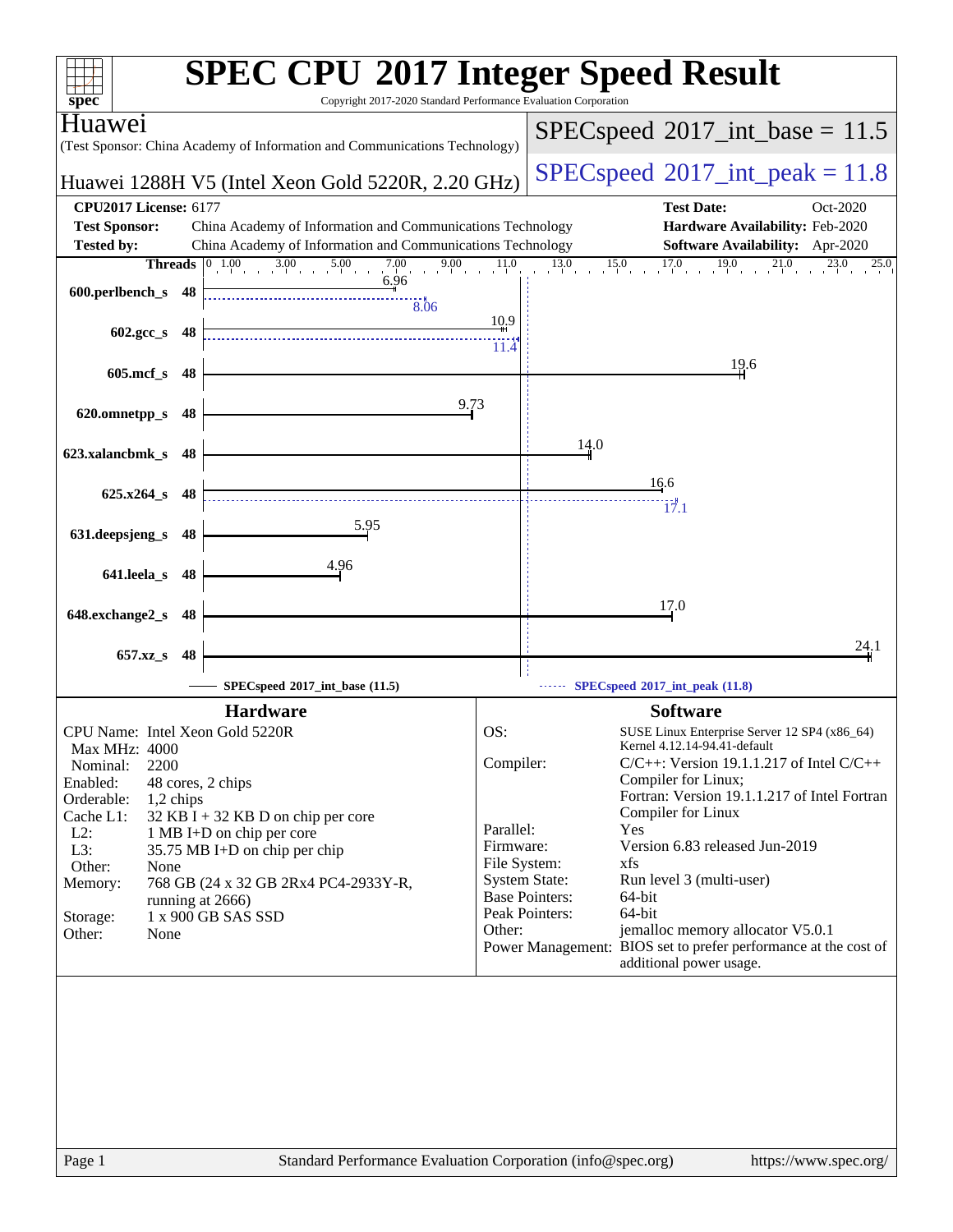

Copyright 2017-2020 Standard Performance Evaluation Corporation

#### Huawei

(Test Sponsor: China Academy of Information and Communications Technology)

 $SPECspeed^{\circ}2017\_int\_base = 11.5$  $SPECspeed^{\circ}2017\_int\_base = 11.5$ 

Huawei 1288H V5 (Intel Xeon Gold 5220R, 2.20 GHz)  $\left|$  [SPECspeed](http://www.spec.org/auto/cpu2017/Docs/result-fields.html#SPECspeed2017intpeak)®[2017\\_int\\_peak = 1](http://www.spec.org/auto/cpu2017/Docs/result-fields.html#SPECspeed2017intpeak)1.8

**[Test Sponsor:](http://www.spec.org/auto/cpu2017/Docs/result-fields.html#TestSponsor)** China Academy of Information and Communications Technology **[Hardware Availability:](http://www.spec.org/auto/cpu2017/Docs/result-fields.html#HardwareAvailability)** Feb-2020 **[Tested by:](http://www.spec.org/auto/cpu2017/Docs/result-fields.html#Testedby)** China Academy of Information and Communications Technology **[Software Availability:](http://www.spec.org/auto/cpu2017/Docs/result-fields.html#SoftwareAvailability)** Apr-2020

**[CPU2017 License:](http://www.spec.org/auto/cpu2017/Docs/result-fields.html#CPU2017License)** 6177 **[Test Date:](http://www.spec.org/auto/cpu2017/Docs/result-fields.html#TestDate)** Oct-2020

### **[Results Table](http://www.spec.org/auto/cpu2017/Docs/result-fields.html#ResultsTable)**

|                             |                |                |       | <b>Base</b>    |       |                |       | <b>Peak</b>    |                |              |                |              |                |              |
|-----------------------------|----------------|----------------|-------|----------------|-------|----------------|-------|----------------|----------------|--------------|----------------|--------------|----------------|--------------|
| <b>Benchmark</b>            | <b>Threads</b> | <b>Seconds</b> | Ratio | <b>Seconds</b> | Ratio | <b>Seconds</b> | Ratio | <b>Threads</b> | <b>Seconds</b> | <b>Ratio</b> | <b>Seconds</b> | <b>Ratio</b> | <b>Seconds</b> | <b>Ratio</b> |
| 600.perlbench s             | 48             | 254            | 6.98  | 257            | 6.91  | 255            | 6.96  | 48             | 222            | 8.00         | 220            | 8.06         | 220            | 8.08         |
| $602.\text{gcc}\_\text{s}$  | 48             | 366            | 10.9  | 368            | 10.8  | 362            | 11.0  | 48             | 349            | 11.4         | 348            | 11.4         | 354            | 11.3         |
| $605$ .mcf s                | 48             | 241            | 19.6  | 241            | 19.6  | 243            | 19.5  | 48             | 241            | <b>19.6</b>  | 241            | 19.6         | 243            | 19.5         |
| 620.omnetpp_s               | 48             | 168            | 9.73  | 168            | 9.69  | 167            | 9.76  | 48             | 168            | 9.73         | 168            | 9.69         | 167            | 9.76         |
| 623.xalancbmk s             | 48             | 101            | 14.0  | 101            | 14.1  | 101            | 14.0  | 48             | 101            | <b>14.0</b>  | 101            | 14.1         | 101            | 14.0         |
| 625.x264 s                  | 48             | 106            | 16.6  | 106            | 16.6  | 106            | 16.6  | 48             | 103            | 17.2         | 103            | 17.1         | 103            | 17.1         |
| 631.deepsjeng_s             | 48             | 241            | 5.95  | 241            | 5.94  | 241            | 5.95  | 48             | 241            | 5.95         | 241            | 5.94         | 241            | 5.95         |
| 641.leela s                 | 48             | 344            | 4.95  | 344            | 4.96  | 344            | 4.96  | 48             | 344            | 4.95         | 344            | 4.96         | 344            | 4.96         |
| 648.exchange2_s             | 48             | 173            | 17.0  | 173            | 17.0  | 173            | 17.0  | 48             | 173            | 17.0         | 173            | 17.0         | 173            | <b>17.0</b>  |
| $657.xz$ s                  | 48             | 255            | 24.2  | 256            | 24.1  | 256            | 24.1  | 48             | 255            | 24.2         | 256            | 24.1         | 256            | 24.1         |
| $SPECspeed*2017$ int base = |                |                | 11.5  |                |       |                |       |                |                |              |                |              |                |              |

**[SPECspeed](http://www.spec.org/auto/cpu2017/Docs/result-fields.html#SPECspeed2017intpeak)[2017\\_int\\_peak =](http://www.spec.org/auto/cpu2017/Docs/result-fields.html#SPECspeed2017intpeak) 11.8**

Results appear in the [order in which they were run.](http://www.spec.org/auto/cpu2017/Docs/result-fields.html#RunOrder) Bold underlined text [indicates a median measurement](http://www.spec.org/auto/cpu2017/Docs/result-fields.html#Median).

### **[Compiler Notes](http://www.spec.org/auto/cpu2017/Docs/result-fields.html#CompilerNotes)**

 The inconsistent Compiler version information under Compiler Version section is due to a discrepancy in Intel Compiler. The correct version of C/C++ compiler is: Version 19.1.1.217 Build 20200306 Compiler for Linux The correct version of Fortran compiler is: Version 19.1.1.217 Build 20200306 Compiler for Linux

### **[Operating System Notes](http://www.spec.org/auto/cpu2017/Docs/result-fields.html#OperatingSystemNotes)**

Stack size set to unlimited using "ulimit -s unlimited"

### **[Environment Variables Notes](http://www.spec.org/auto/cpu2017/Docs/result-fields.html#EnvironmentVariablesNotes)**

```
Environment variables set by runcpu before the start of the run:
KMP AFFINITY = "granularity=fine, compact, 1,0"
LD_LIBRARY_PATH =
      "/opt/intel/compilers_and_libraries_2020.1.217/linux/compiler/lib/intel6
      4:/usr/local/jemalloc64-5.0.1"
MALLOC_CONF = "retain:true"
OMP_STACKSIZE = "192M"
```
### **[General Notes](http://www.spec.org/auto/cpu2017/Docs/result-fields.html#GeneralNotes)**

 NA: The test sponsor attests, as of date of publication, that CVE-2017-5754 (Meltdown) is mitigated in the system as tested and documented. Yes: The test sponsor attests, as of date of publication, that CVE-2017-5753 (Spectre variant 1) is mitigated in the system as tested and documented. Yes: The test sponsor attests, as of date of publication, that CVE-2017-5715 (Spectre variant 2)

**(Continued on next page)**

|  | Page 2 | Standard Performance Evaluation Corporation (info@spec.org) | https://www.spec.org/ |
|--|--------|-------------------------------------------------------------|-----------------------|
|--|--------|-------------------------------------------------------------|-----------------------|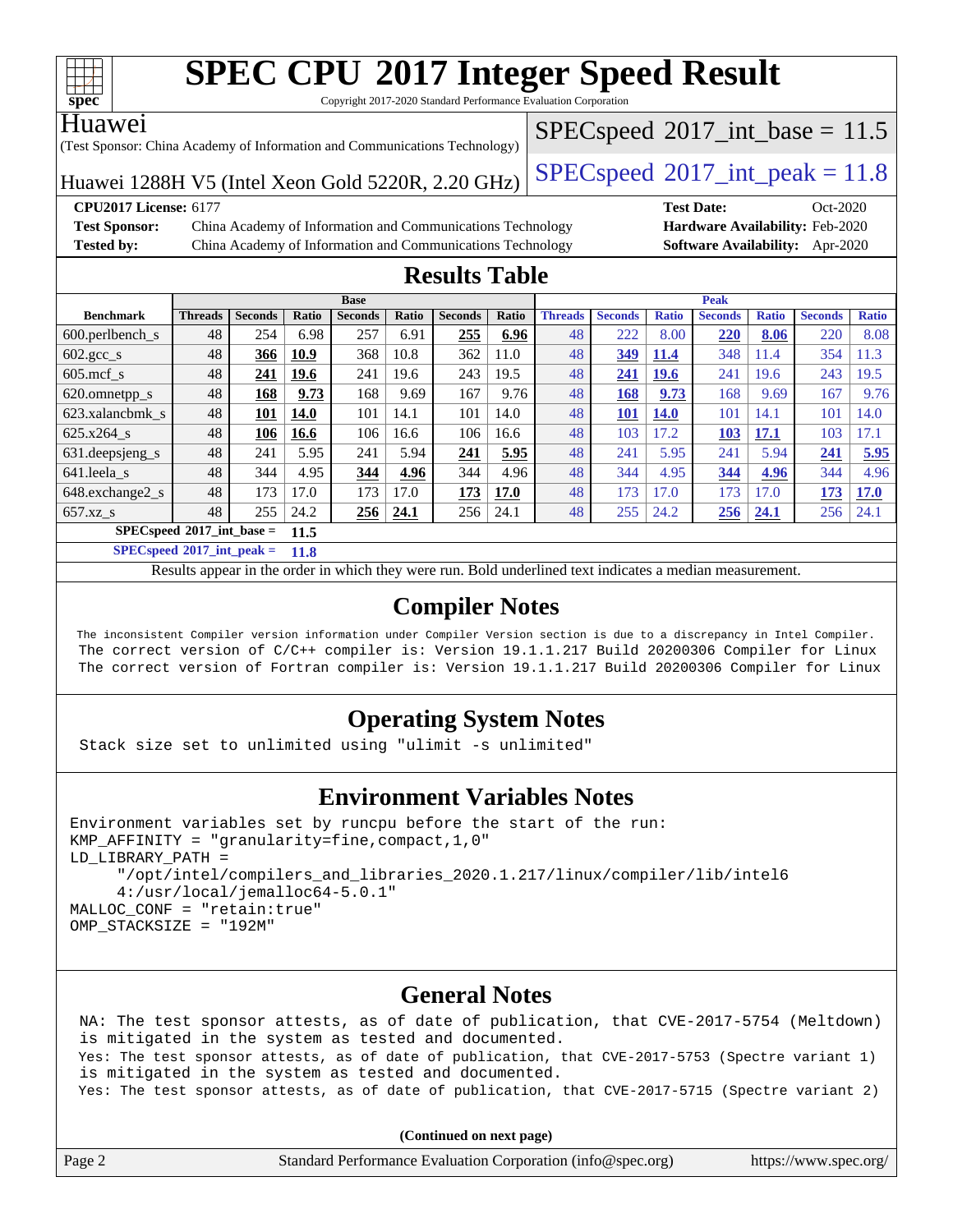

Copyright 2017-2020 Standard Performance Evaluation Corporation

#### Huawei

(Test Sponsor: China Academy of Information and Communications Technology)

Huawei 1288H V5 (Intel Xeon Gold 5220R, 2.20 GHz) [SPECspeed](http://www.spec.org/auto/cpu2017/Docs/result-fields.html#SPECspeed2017intpeak)<sup>®</sup>[2017\\_int\\_peak = 1](http://www.spec.org/auto/cpu2017/Docs/result-fields.html#SPECspeed2017intpeak)1.8

 $SPECspeed^{\circ}2017\_int\_base = 11.5$  $SPECspeed^{\circ}2017\_int\_base = 11.5$ 

**[CPU2017 License:](http://www.spec.org/auto/cpu2017/Docs/result-fields.html#CPU2017License)** 6177 **[Test Date:](http://www.spec.org/auto/cpu2017/Docs/result-fields.html#TestDate)** Oct-2020 **[Test Sponsor:](http://www.spec.org/auto/cpu2017/Docs/result-fields.html#TestSponsor)** China Academy of Information and Communications Technology **[Hardware Availability:](http://www.spec.org/auto/cpu2017/Docs/result-fields.html#HardwareAvailability)** Feb-2020 **[Tested by:](http://www.spec.org/auto/cpu2017/Docs/result-fields.html#Testedby)** China Academy of Information and Communications Technology **[Software Availability:](http://www.spec.org/auto/cpu2017/Docs/result-fields.html#SoftwareAvailability)** Apr-2020

### **[General Notes \(Continued\)](http://www.spec.org/auto/cpu2017/Docs/result-fields.html#GeneralNotes)**

 is mitigated in the system as tested and documented. Transparent Huge Pages enabled by default Prior to runcpu invocation Filesystem page cache synced and cleared with: sync; echo 3> /proc/sys/vm/drop\_caches jemalloc, a general purpose malloc implementation built with the RedHat Enterprise 7.5, and the system compiler gcc 4.8.5 sources available from jemalloc.net or <https://github.com/jemalloc/jemalloc/releases>

### **[Platform Notes](http://www.spec.org/auto/cpu2017/Docs/result-fields.html#PlatformNotes)**

Page 3 Standard Performance Evaluation Corporation [\(info@spec.org\)](mailto:info@spec.org) <https://www.spec.org/> BIOS configuration: Power Policy Set to Load Balance Hyper-Threading Set to Disabled XPT Prefetch Set to Enabled Sysinfo program /spec2017/bin/sysinfo Rev: r6365 of 2019-08-21 295195f888a3d7edb1e6e46a485a0011 running on linux-j3dr Mon Oct 26 14:36:39 2020 SUT (System Under Test) info as seen by some common utilities. For more information on this section, see <https://www.spec.org/cpu2017/Docs/config.html#sysinfo> From /proc/cpuinfo model name : Intel(R) Xeon(R) Gold 5220R CPU @ 2.20GHz 2 "physical id"s (chips) 48 "processors" cores, siblings (Caution: counting these is hw and system dependent. The following excerpts from /proc/cpuinfo might not be reliable. Use with caution.) cpu cores : 24 siblings : 24 physical 0: cores 0 1 2 3 4 5 6 8 9 10 11 12 13 16 17 18 19 20 21 25 26 27 28 29 physical 1: cores 0 1 2 3 4 5 6 8 9 10 11 12 13 16 17 18 19 20 21 25 26 27 28 29 From lscpu: Architecture: x86\_64 CPU op-mode(s): 32-bit, 64-bit Byte Order: Little Endian  $CPU(s):$  48 On-line CPU(s) list: 0-47 Thread(s) per core: 1 Core(s) per socket: 24 Socket(s): 2 NUMA node(s): 2 Vendor ID: GenuineIntel **(Continued on next page)**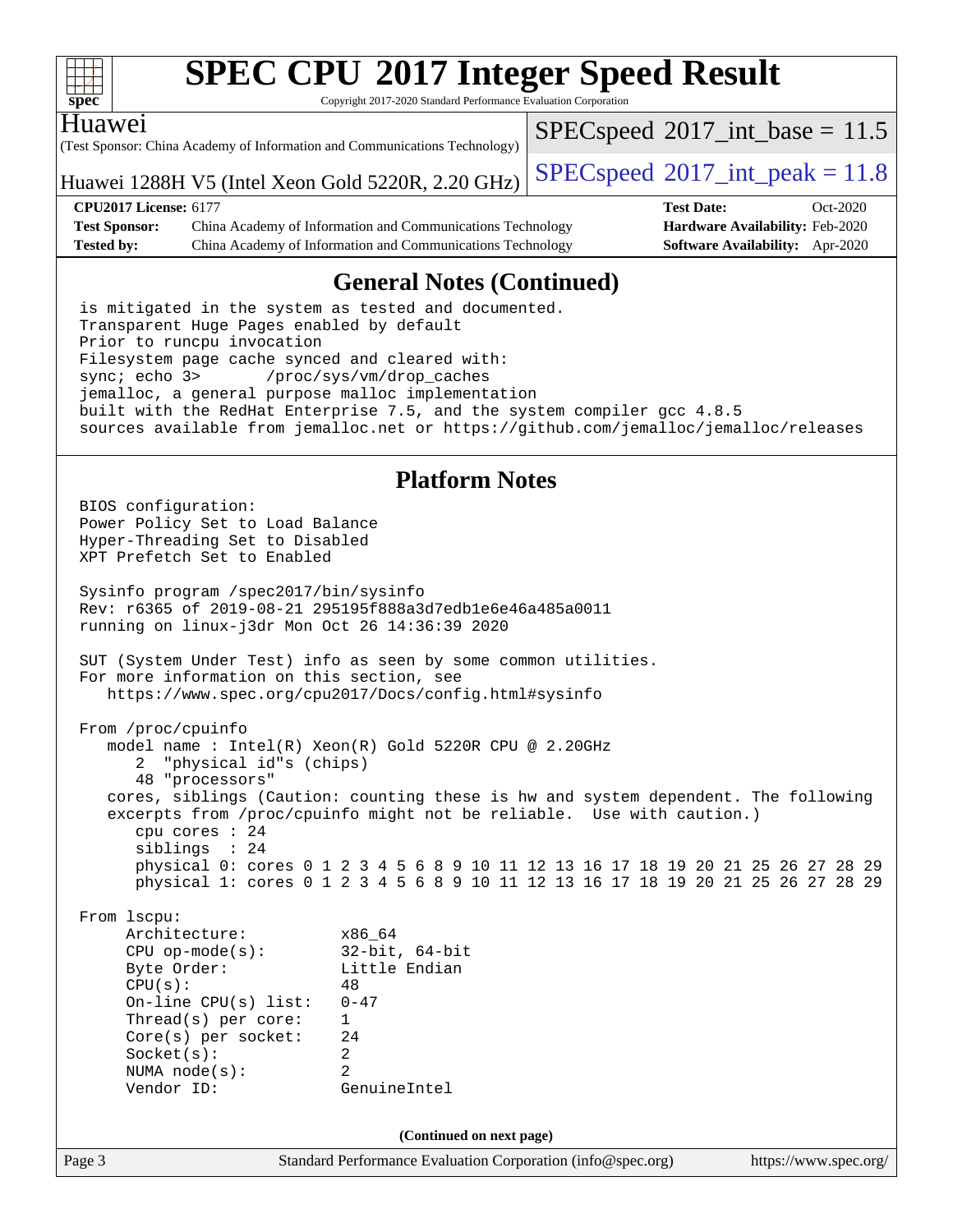| spec <sup>®</sup>                                                                                                                                                                                                                      |                                                                                                                                                                                                                                                                                                                                                                           | <b>SPEC CPU®2017 Integer Speed Result</b><br>Copyright 2017-2020 Standard Performance Evaluation Corporation                                                                                                                                                                                                                                                                                                                                                                                                                                                                                   |                                                                                                                                                                                                                                                                                                                                                                                                                                                                                                                                                                                                                                                                                                                                                                                  |
|----------------------------------------------------------------------------------------------------------------------------------------------------------------------------------------------------------------------------------------|---------------------------------------------------------------------------------------------------------------------------------------------------------------------------------------------------------------------------------------------------------------------------------------------------------------------------------------------------------------------------|------------------------------------------------------------------------------------------------------------------------------------------------------------------------------------------------------------------------------------------------------------------------------------------------------------------------------------------------------------------------------------------------------------------------------------------------------------------------------------------------------------------------------------------------------------------------------------------------|----------------------------------------------------------------------------------------------------------------------------------------------------------------------------------------------------------------------------------------------------------------------------------------------------------------------------------------------------------------------------------------------------------------------------------------------------------------------------------------------------------------------------------------------------------------------------------------------------------------------------------------------------------------------------------------------------------------------------------------------------------------------------------|
| Huawe <sub>1</sub>                                                                                                                                                                                                                     |                                                                                                                                                                                                                                                                                                                                                                           | (Test Sponsor: China Academy of Information and Communications Technology)                                                                                                                                                                                                                                                                                                                                                                                                                                                                                                                     | $SPEC speed^{\circ}2017\_int\_base = 11.5$                                                                                                                                                                                                                                                                                                                                                                                                                                                                                                                                                                                                                                                                                                                                       |
|                                                                                                                                                                                                                                        |                                                                                                                                                                                                                                                                                                                                                                           | Huawei 1288H V5 (Intel Xeon Gold 5220R, 2.20 GHz)                                                                                                                                                                                                                                                                                                                                                                                                                                                                                                                                              | $SPEC speed^{\circ}2017\_int\_peak = 11.8$                                                                                                                                                                                                                                                                                                                                                                                                                                                                                                                                                                                                                                                                                                                                       |
| <b>CPU2017 License: 6177</b><br><b>Test Sponsor:</b><br>Tested by:                                                                                                                                                                     |                                                                                                                                                                                                                                                                                                                                                                           | China Academy of Information and Communications Technology<br>China Academy of Information and Communications Technology                                                                                                                                                                                                                                                                                                                                                                                                                                                                       | <b>Test Date:</b><br>Oct-2020<br>Hardware Availability: Feb-2020<br>Software Availability: Apr-2020                                                                                                                                                                                                                                                                                                                                                                                                                                                                                                                                                                                                                                                                              |
|                                                                                                                                                                                                                                        |                                                                                                                                                                                                                                                                                                                                                                           | <b>Platform Notes (Continued)</b>                                                                                                                                                                                                                                                                                                                                                                                                                                                                                                                                                              |                                                                                                                                                                                                                                                                                                                                                                                                                                                                                                                                                                                                                                                                                                                                                                                  |
| Model:<br>Stepping:<br>CPU MHz:<br>BogoMIPS:<br>Lld cache:<br>Lli cache:<br>L2 cache:<br>L3 cache:<br>Flaqs:<br>physical chip.<br>node distances:<br>node<br>$\overline{0}$<br>0:<br>10<br>1:<br>21<br>From /proc/meminfo<br>MemTotal: | CPU family:<br>Model name:<br>CPU max MHz:<br>CPU min MHz:<br>Virtualization:<br>NUMA node0 CPU(s):<br>NUMA node1 CPU(s):<br>/proc/cpuinfo cache data<br>cache size : 36608 KB<br>$available: 2 nodes (0-1)$<br>node 0 size: 385580 MB<br>node 0 free: 380965 MB<br>node 1 size: 387036 MB<br>node 1 free: 385548 MB<br>1<br>21<br>10<br>791159924 kB<br>HugePages_Total: | 6<br>85<br>$Intel(R) Xeon(R) Gold 5220R CPU @ 2.20GHz$<br>7<br>2200.000<br>4000.0000<br>1000.0000<br>4400.00<br>$VT - x$<br>32K<br>32K<br>1024K<br>36608K<br>$0 - 23$<br>$24 - 47$<br>avx f16c rdrand lahf_lm abm 3dnowprefetch cpuid_fault epb cat_13 cdp_13<br>invpcid_single ssbd mba ibrs ibpb stibp tpr_shadow vnmi flexpriority ept vpid<br>avx512dq rdseed adx smap clflushopt clwb intel_pt avx512cd avx512bw avx512vl<br>dtherm ida arat pln pts pku ospke avx512_vnni flush_lld arch_capabilities<br>node 0 cpus: 0 1 2 3 4 5 6 7 8 9 10 11 12 13 14 15 16 17 18 19 20 21 22 23<br>0 | fpu vme de pse tsc msr pae mce cx8 apic sep mtrr pge mca cmov<br>pat pse36 clflush dts acpi mmx fxsr sse sse2 ss ht tm pbe syscall nx pdpe1gb rdtscp<br>lm constant_tsc art arch_perfmon pebs bts rep_good nopl xtopology nonstop_tsc cpuid<br>aperfmperf pni pclmulqdq dtes64 monitor ds_cpl vmx smx est tm2 ssse3 sdbg fma cx16<br>xtpr pdcm pcid dca sse4_1 sse4_2 x2apic movbe popcnt tsc_deadline_timer aes xsave<br>fsgsbase tsc_adjust bmil hle avx2 smep bmi2 erms invpcid rtm cqm mpx rdt_a avx512f<br>xsaveopt xsavec xgetbvl xsaves cqm_llc cqm_occup_llc cqm_mbm_total cqm_mbm_local<br>From numactl --hardware WARNING: a numactl 'node' might or might not correspond to a<br>node 1 cpus: 24 25 26 27 28 29 30 31 32 33 34 35 36 37 38 39 40 41 42 43 44 45 46 47 |
| Page 4                                                                                                                                                                                                                                 |                                                                                                                                                                                                                                                                                                                                                                           | (Continued on next page)<br>Standard Performance Evaluation Corporation (info@spec.org)                                                                                                                                                                                                                                                                                                                                                                                                                                                                                                        | https://www.spec.org/                                                                                                                                                                                                                                                                                                                                                                                                                                                                                                                                                                                                                                                                                                                                                            |
|                                                                                                                                                                                                                                        |                                                                                                                                                                                                                                                                                                                                                                           |                                                                                                                                                                                                                                                                                                                                                                                                                                                                                                                                                                                                |                                                                                                                                                                                                                                                                                                                                                                                                                                                                                                                                                                                                                                                                                                                                                                                  |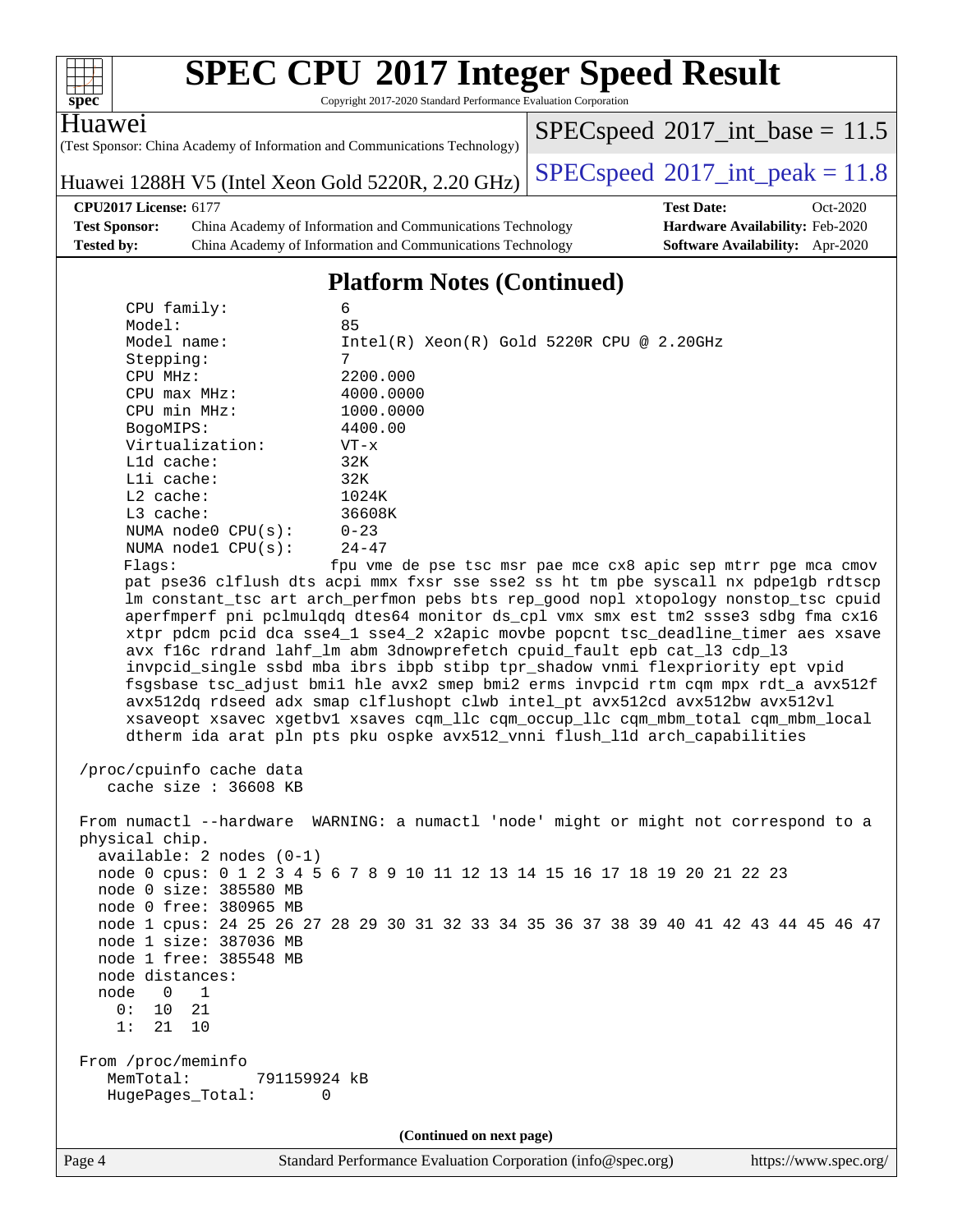| $spec^*$                     | <b>SPEC CPU®2017 Integer Speed Result</b><br>Copyright 2017-2020 Standard Performance Evaluation Corporation                                                                                                                                                                                                                                                                                                                                                           |                                                                                                                                                                                                |                                 |
|------------------------------|------------------------------------------------------------------------------------------------------------------------------------------------------------------------------------------------------------------------------------------------------------------------------------------------------------------------------------------------------------------------------------------------------------------------------------------------------------------------|------------------------------------------------------------------------------------------------------------------------------------------------------------------------------------------------|---------------------------------|
| Huawei                       | (Test Sponsor: China Academy of Information and Communications Technology)                                                                                                                                                                                                                                                                                                                                                                                             | $SPEC speed^{\circ}2017\_int\_base = 11.5$                                                                                                                                                     |                                 |
|                              | Huawei 1288H V5 (Intel Xeon Gold 5220R, 2.20 GHz)                                                                                                                                                                                                                                                                                                                                                                                                                      | $SPEC speed^{\circ}2017\_int\_peak = 11.8$                                                                                                                                                     |                                 |
| <b>CPU2017 License: 6177</b> |                                                                                                                                                                                                                                                                                                                                                                                                                                                                        | <b>Test Date:</b>                                                                                                                                                                              | Oct-2020                        |
| <b>Test Sponsor:</b>         | China Academy of Information and Communications Technology                                                                                                                                                                                                                                                                                                                                                                                                             |                                                                                                                                                                                                | Hardware Availability: Feb-2020 |
| <b>Tested by:</b>            | China Academy of Information and Communications Technology                                                                                                                                                                                                                                                                                                                                                                                                             |                                                                                                                                                                                                | Software Availability: Apr-2020 |
|                              | <b>Platform Notes (Continued)</b>                                                                                                                                                                                                                                                                                                                                                                                                                                      |                                                                                                                                                                                                |                                 |
| Hugepagesize:                | 2048 kB                                                                                                                                                                                                                                                                                                                                                                                                                                                                |                                                                                                                                                                                                |                                 |
| SuSE-release:<br>os-release: | From /etc/*release* /etc/*version*<br>SUSE Linux Enterprise Server 12 (x86_64)<br>$VERSION = 12$<br>PATCHLEVEL = 4<br># This file is deprecated and will be removed in a future service pack or release.<br># Please check /etc/os-release for details about this release.<br>NAME="SLES"<br>VERSION="12-SP4"<br>VERSION_ID="12.4"<br>PRETTY_NAME="SUSE Linux Enterprise Server 12 SP4"<br>ID="sles"<br>$ANSI$ _COLOR=" $0:32$ "<br>CPE_NAME="cpe:/o:suse:sles:12:sp4" |                                                                                                                                                                                                |                                 |
| $uname -a$ :                 | Linux linux-j3dr 4.12.14-94.41-default #1 SMP Wed Oct 31 12:25:04 UTC 2018 (3090901)<br>x86_64 x86_64 x86_64 GNU/Linux                                                                                                                                                                                                                                                                                                                                                 |                                                                                                                                                                                                |                                 |
|                              | Kernel self-reported vulnerability status:                                                                                                                                                                                                                                                                                                                                                                                                                             |                                                                                                                                                                                                |                                 |
|                              | CVE-2018-3620 (L1 Terminal Fault):<br>Microarchitectural Data Sampling:<br>CVE-2017-5754 (Meltdown):<br>CVE-2018-3639 (Speculative Store Bypass): Mitigation: Speculative Store Bypass disabled<br>CVE-2017-5753 (Spectre variant 1):<br>$CVE-2017-5715$ (Spectre variant 2):                                                                                                                                                                                          | Not affected<br>No status reported<br>Not affected<br>via prctl and seccomp<br>Mitigation: __user pointer sanitization<br>Mitigation: Indirect Branch Restricted<br>Speculation, IBPB, IBRS_FW |                                 |
|                              | run-level 3 Oct 26 11:05                                                                                                                                                                                                                                                                                                                                                                                                                                               |                                                                                                                                                                                                |                                 |
|                              | SPEC is set to: /spec2017<br>Filesystem<br>Type Size Used Avail Use% Mounted on<br>/dev/sda3<br>xfs<br>734G<br>48G 686G<br>$7\frac{6}{9}$ /                                                                                                                                                                                                                                                                                                                            |                                                                                                                                                                                                |                                 |
| BIOS:<br>Vendor:             | From /sys/devices/virtual/dmi/id<br>INSYDE Corp. 6.83 06/29/2019<br>Huawei<br>Product: 1288H V5<br>Product Family: Purley<br>Serial: 210200351910KC000123                                                                                                                                                                                                                                                                                                              |                                                                                                                                                                                                |                                 |
|                              | Additional information from dmidecode follows. WARNING: Use caution when you interpret                                                                                                                                                                                                                                                                                                                                                                                 |                                                                                                                                                                                                |                                 |
|                              | (Continued on next page)                                                                                                                                                                                                                                                                                                                                                                                                                                               |                                                                                                                                                                                                |                                 |
| Page 5                       | Standard Performance Evaluation Corporation (info@spec.org)                                                                                                                                                                                                                                                                                                                                                                                                            |                                                                                                                                                                                                | https://www.spec.org/           |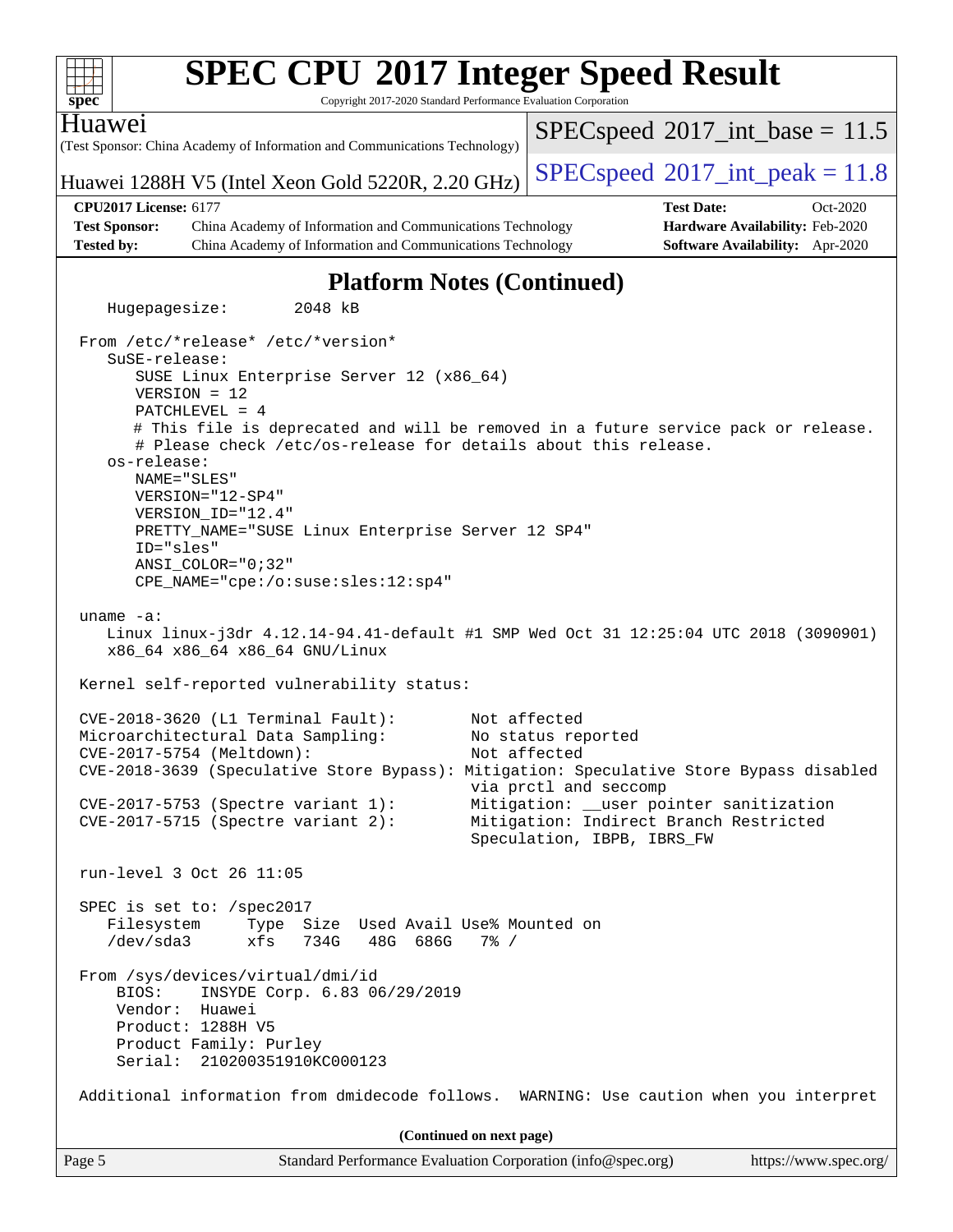| ч<br>ť<br>č |  |  |  |  |  |  |  |
|-------------|--|--|--|--|--|--|--|

Copyright 2017-2020 Standard Performance Evaluation Corporation

#### Huawei

(Test Sponsor: China Academy of Information and Communications Technology)

Huawei 1288H V5 (Intel Xeon Gold 5220R, 2.20 GHz) [SPECspeed](http://www.spec.org/auto/cpu2017/Docs/result-fields.html#SPECspeed2017intpeak)®2017\_int\_peak =  $11.8$ 

 $SPECspeed^{\circledcirc}2017\_int\_base = 11.5$  $SPECspeed^{\circledcirc}2017\_int\_base = 11.5$ 

**[CPU2017 License:](http://www.spec.org/auto/cpu2017/Docs/result-fields.html#CPU2017License)** 6177 **[Test Date:](http://www.spec.org/auto/cpu2017/Docs/result-fields.html#TestDate)** Oct-2020 **[Test Sponsor:](http://www.spec.org/auto/cpu2017/Docs/result-fields.html#TestSponsor)** China Academy of Information and Communications Technology **[Hardware Availability:](http://www.spec.org/auto/cpu2017/Docs/result-fields.html#HardwareAvailability)** Feb-2020 **[Tested by:](http://www.spec.org/auto/cpu2017/Docs/result-fields.html#Testedby)** China Academy of Information and Communications Technology **[Software Availability:](http://www.spec.org/auto/cpu2017/Docs/result-fields.html#SoftwareAvailability)** Apr-2020

### **[Platform Notes \(Continued\)](http://www.spec.org/auto/cpu2017/Docs/result-fields.html#PlatformNotes)**

 this section. The 'dmidecode' program reads system data which is "intended to allow hardware to be accurately determined", but the intent may not be met, as there are frequent changes to hardware, firmware, and the "DMTF SMBIOS" standard. Memory:

24x Samsung M393A4K40CB2-CVF 32 GB 2 rank 2933, configured at 2666

(End of data from sysinfo program)

#### **[Compiler Version Notes](http://www.spec.org/auto/cpu2017/Docs/result-fields.html#CompilerVersionNotes)**

Page 6 Standard Performance Evaluation Corporation [\(info@spec.org\)](mailto:info@spec.org) <https://www.spec.org/> ============================================================================== C | 600.perlbench\_s(base) 602.gcc\_s(base, peak) 605.mcf\_s(base, peak) | 625.x264\_s(base, peak) 657.xz\_s(base, peak) ------------------------------------------------------------------------------ Intel(R) C Compiler for applications running on Intel(R) 64, Version 2021.1 NextGen Build 20200304 Copyright (C) 1985-2020 Intel Corporation. All rights reserved. ------------------------------------------------------------------------------ ============================================================================== C | 600.perlbench\_s(peak) ------------------------------------------------------------------------------ Intel(R) C Intel(R) 64 Compiler for applications running on Intel(R) 64, Version 19.1.1.217 Build 20200306 Copyright (C) 1985-2020 Intel Corporation. All rights reserved. ------------------------------------------------------------------------------ ============================================================================== C | 600.perlbench\_s(base) 602.gcc\_s(base, peak) 605.mcf\_s(base, peak) | 625.x264\_s(base, peak) 657.xz\_s(base, peak) ------------------------------------------------------------------------------ Intel(R) C Compiler for applications running on Intel(R) 64, Version 2021.1 NextGen Build 20200304 Copyright (C) 1985-2020 Intel Corporation. All rights reserved. ------------------------------------------------------------------------------ ============================================================================== C | 600.perlbench\_s(peak) ------------------------------------------------------------------------------ Intel(R) C Intel(R) 64 Compiler for applications running on Intel(R)  $64$ , Version 19.1.1.217 Build 20200306 Copyright (C) 1985-2020 Intel Corporation. All rights reserved. ------------------------------------------------------------------------------ ============================================================================== C++ | 620.omnetpp\_s(base, peak) 623.xalancbmk\_s(base, peak) **(Continued on next page)**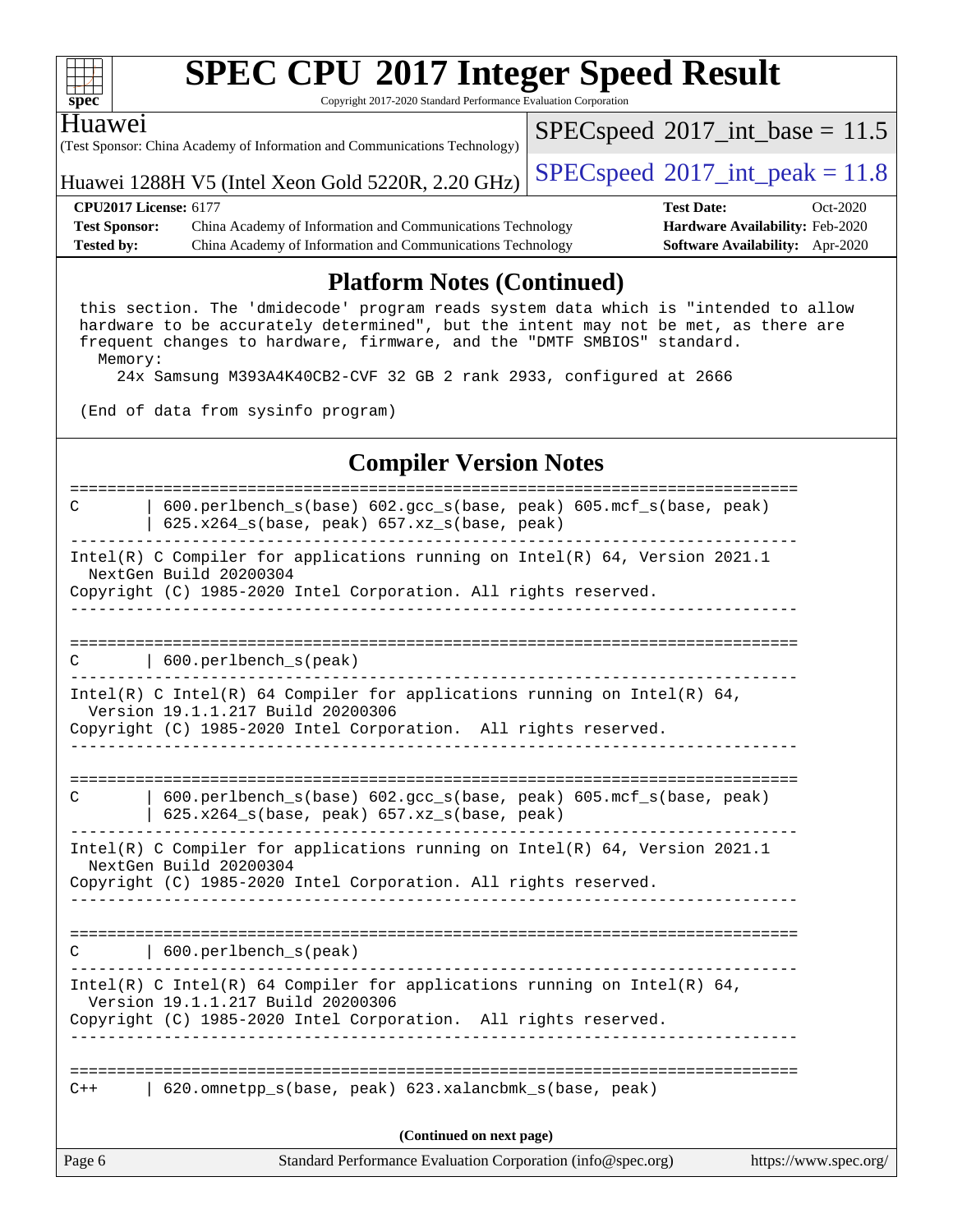| <b>SPEC CPU®2017 Integer Speed Result</b><br>$spec^*$<br>Copyright 2017-2020 Standard Performance Evaluation Corporation                                                                 |  |                                            |            |  |  |  |  |
|------------------------------------------------------------------------------------------------------------------------------------------------------------------------------------------|--|--------------------------------------------|------------|--|--|--|--|
| Huawei<br>(Test Sponsor: China Academy of Information and Communications Technology)                                                                                                     |  | $SPEC speed^{\circ}2017\_int\_base = 11.5$ |            |  |  |  |  |
| Huawei 1288H V5 (Intel Xeon Gold 5220R, 2.20 GHz)                                                                                                                                        |  | $SPEC speed^{\circ}2017\_int\_peak = 11.8$ |            |  |  |  |  |
| <b>CPU2017 License: 6177</b>                                                                                                                                                             |  | <b>Test Date:</b>                          | $Oct-2020$ |  |  |  |  |
| <b>Test Sponsor:</b><br>China Academy of Information and Communications Technology                                                                                                       |  | <b>Hardware Availability: Feb-2020</b>     |            |  |  |  |  |
| <b>Tested by:</b><br>China Academy of Information and Communications Technology                                                                                                          |  | Software Availability: Apr-2020            |            |  |  |  |  |
| <b>Compiler Version Notes (Continued)</b><br>631.deepsjeng_s(base, peak) 641.leela_s(base, peak)                                                                                         |  |                                            |            |  |  |  |  |
| Intel(R) $C++$ Compiler for applications running on Intel(R) 64, Version 2021.1<br>NextGen Build 20200304<br>Copyright (C) 1985-2020 Intel Corporation. All rights reserved.             |  |                                            |            |  |  |  |  |
| Fortran   648. exchange 2_s (base, peak)                                                                                                                                                 |  |                                            |            |  |  |  |  |
| $Intel(R)$ Fortran Intel(R) 64 Compiler for applications running on Intel(R)<br>64, Version 19.1.1.217 Build 20200306<br>Copyright (C) 1985-2020 Intel Corporation. All rights reserved. |  |                                            |            |  |  |  |  |

## **[Base Compiler Invocation](http://www.spec.org/auto/cpu2017/Docs/result-fields.html#BaseCompilerInvocation)**

[C benchmarks](http://www.spec.org/auto/cpu2017/Docs/result-fields.html#Cbenchmarks): [icc](http://www.spec.org/cpu2017/results/res2020q4/cpu2017-20201026-24275.flags.html#user_CCbase_intel_icc_66fc1ee009f7361af1fbd72ca7dcefbb700085f36577c54f309893dd4ec40d12360134090235512931783d35fd58c0460139e722d5067c5574d8eaf2b3e37e92)

[C++ benchmarks:](http://www.spec.org/auto/cpu2017/Docs/result-fields.html#CXXbenchmarks) [icpc](http://www.spec.org/cpu2017/results/res2020q4/cpu2017-20201026-24275.flags.html#user_CXXbase_intel_icpc_c510b6838c7f56d33e37e94d029a35b4a7bccf4766a728ee175e80a419847e808290a9b78be685c44ab727ea267ec2f070ec5dc83b407c0218cded6866a35d07)

[Fortran benchmarks](http://www.spec.org/auto/cpu2017/Docs/result-fields.html#Fortranbenchmarks): [ifort](http://www.spec.org/cpu2017/results/res2020q4/cpu2017-20201026-24275.flags.html#user_FCbase_intel_ifort_8111460550e3ca792625aed983ce982f94888b8b503583aa7ba2b8303487b4d8a21a13e7191a45c5fd58ff318f48f9492884d4413fa793fd88dd292cad7027ca)

## **[Base Portability Flags](http://www.spec.org/auto/cpu2017/Docs/result-fields.html#BasePortabilityFlags)**

 600.perlbench\_s: [-DSPEC\\_LP64](http://www.spec.org/cpu2017/results/res2020q4/cpu2017-20201026-24275.flags.html#b600.perlbench_s_basePORTABILITY_DSPEC_LP64) [-DSPEC\\_LINUX\\_X64](http://www.spec.org/cpu2017/results/res2020q4/cpu2017-20201026-24275.flags.html#b600.perlbench_s_baseCPORTABILITY_DSPEC_LINUX_X64) 602.gcc\_s: [-DSPEC\\_LP64](http://www.spec.org/cpu2017/results/res2020q4/cpu2017-20201026-24275.flags.html#suite_basePORTABILITY602_gcc_s_DSPEC_LP64) 605.mcf\_s: [-DSPEC\\_LP64](http://www.spec.org/cpu2017/results/res2020q4/cpu2017-20201026-24275.flags.html#suite_basePORTABILITY605_mcf_s_DSPEC_LP64) 620.omnetpp\_s: [-DSPEC\\_LP64](http://www.spec.org/cpu2017/results/res2020q4/cpu2017-20201026-24275.flags.html#suite_basePORTABILITY620_omnetpp_s_DSPEC_LP64) 623.xalancbmk\_s: [-DSPEC\\_LP64](http://www.spec.org/cpu2017/results/res2020q4/cpu2017-20201026-24275.flags.html#suite_basePORTABILITY623_xalancbmk_s_DSPEC_LP64) [-DSPEC\\_LINUX](http://www.spec.org/cpu2017/results/res2020q4/cpu2017-20201026-24275.flags.html#b623.xalancbmk_s_baseCXXPORTABILITY_DSPEC_LINUX) 625.x264\_s: [-DSPEC\\_LP64](http://www.spec.org/cpu2017/results/res2020q4/cpu2017-20201026-24275.flags.html#suite_basePORTABILITY625_x264_s_DSPEC_LP64) 631.deepsjeng\_s: [-DSPEC\\_LP64](http://www.spec.org/cpu2017/results/res2020q4/cpu2017-20201026-24275.flags.html#suite_basePORTABILITY631_deepsjeng_s_DSPEC_LP64) 641.leela\_s: [-DSPEC\\_LP64](http://www.spec.org/cpu2017/results/res2020q4/cpu2017-20201026-24275.flags.html#suite_basePORTABILITY641_leela_s_DSPEC_LP64) 648.exchange2\_s: [-DSPEC\\_LP64](http://www.spec.org/cpu2017/results/res2020q4/cpu2017-20201026-24275.flags.html#suite_basePORTABILITY648_exchange2_s_DSPEC_LP64) 657.xz\_s: [-DSPEC\\_LP64](http://www.spec.org/cpu2017/results/res2020q4/cpu2017-20201026-24275.flags.html#suite_basePORTABILITY657_xz_s_DSPEC_LP64)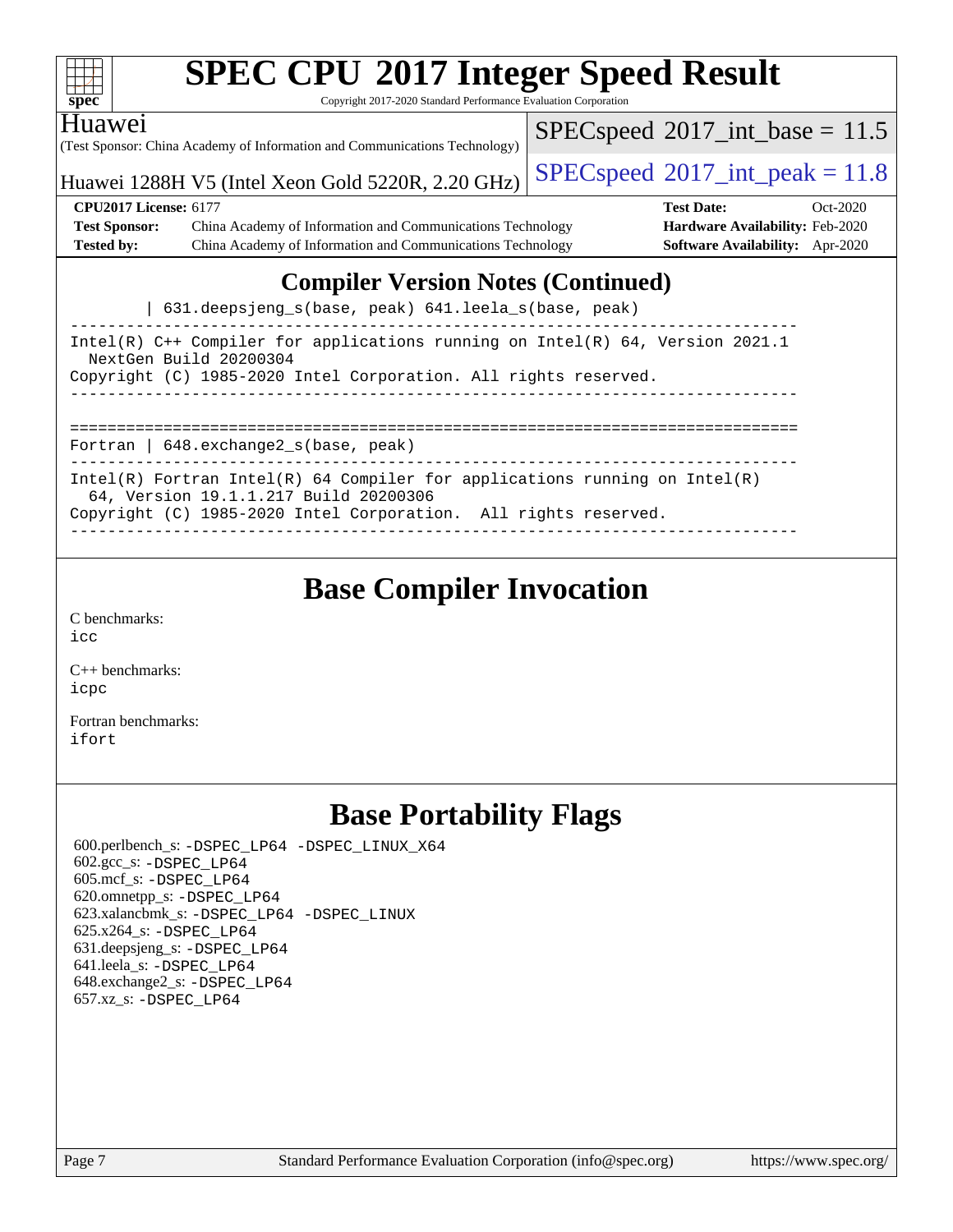|                              | <b>SPEC CPU®2017 Integer Speed Result</b>                                  |                                            |            |
|------------------------------|----------------------------------------------------------------------------|--------------------------------------------|------------|
| spec                         | Copyright 2017-2020 Standard Performance Evaluation Corporation            |                                            |            |
| Huawei                       |                                                                            | $SPEC speed^{\circ}2017\_int\_base = 11.5$ |            |
|                              | (Test Sponsor: China Academy of Information and Communications Technology) |                                            |            |
|                              |                                                                            | $SPEC speed^{\circ}2017\_int\_peak = 11.8$ |            |
|                              | Huawei 1288H V5 (Intel Xeon Gold 5220R, 2.20 GHz)                          |                                            |            |
| <b>CPU2017 License: 6177</b> |                                                                            | <b>Test Date:</b>                          | $Oct-2020$ |
| <b>Test Sponsor:</b>         | China Academy of Information and Communications Technology                 | <b>Hardware Availability: Feb-2020</b>     |            |
| <b>Tested by:</b>            | China Academy of Information and Communications Technology                 | <b>Software Availability:</b> Apr-2020     |            |
|                              | <b>Base Optimization Flags</b>                                             |                                            |            |
| C benchmarks:                |                                                                            |                                            |            |

#### [C benchmarks](http://www.spec.org/auto/cpu2017/Docs/result-fields.html#Cbenchmarks):

[-m64](http://www.spec.org/cpu2017/results/res2020q4/cpu2017-20201026-24275.flags.html#user_CCbase_m64-icc) [-qnextgen](http://www.spec.org/cpu2017/results/res2020q4/cpu2017-20201026-24275.flags.html#user_CCbase_f-qnextgen) [-std=c11](http://www.spec.org/cpu2017/results/res2020q4/cpu2017-20201026-24275.flags.html#user_CCbase_std-icc-std_0e1c27790398a4642dfca32ffe6c27b5796f9c2d2676156f2e42c9c44eaad0c049b1cdb667a270c34d979996257aeb8fc440bfb01818dbc9357bd9d174cb8524) [-Wl,-plugin-opt=-x86-branches-within-32B-boundaries](http://www.spec.org/cpu2017/results/res2020q4/cpu2017-20201026-24275.flags.html#user_CCbase_f-x86-branches-within-32B-boundaries_0098b4e4317ae60947b7b728078a624952a08ac37a3c797dfb4ffeb399e0c61a9dd0f2f44ce917e9361fb9076ccb15e7824594512dd315205382d84209e912f3) [-Wl,-z,muldefs](http://www.spec.org/cpu2017/results/res2020q4/cpu2017-20201026-24275.flags.html#user_CCbase_link_force_multiple1_b4cbdb97b34bdee9ceefcfe54f4c8ea74255f0b02a4b23e853cdb0e18eb4525ac79b5a88067c842dd0ee6996c24547a27a4b99331201badda8798ef8a743f577) [-xCORE-AVX512](http://www.spec.org/cpu2017/results/res2020q4/cpu2017-20201026-24275.flags.html#user_CCbase_f-xCORE-AVX512) [-O3](http://www.spec.org/cpu2017/results/res2020q4/cpu2017-20201026-24275.flags.html#user_CCbase_f-O3) [-ffast-math](http://www.spec.org/cpu2017/results/res2020q4/cpu2017-20201026-24275.flags.html#user_CCbase_f-ffast-math) [-flto](http://www.spec.org/cpu2017/results/res2020q4/cpu2017-20201026-24275.flags.html#user_CCbase_f-flto) [-mfpmath=sse](http://www.spec.org/cpu2017/results/res2020q4/cpu2017-20201026-24275.flags.html#user_CCbase_f-mfpmath_70eb8fac26bde974f8ab713bc9086c5621c0b8d2f6c86f38af0bd7062540daf19db5f3a066d8c6684be05d84c9b6322eb3b5be6619d967835195b93d6c02afa1) [-funroll-loops](http://www.spec.org/cpu2017/results/res2020q4/cpu2017-20201026-24275.flags.html#user_CCbase_f-funroll-loops) [-fuse-ld=gold](http://www.spec.org/cpu2017/results/res2020q4/cpu2017-20201026-24275.flags.html#user_CCbase_f-fuse-ld_920b3586e2b8c6e0748b9c84fa9b744736ba725a32cab14ad8f3d4ad28eecb2f59d1144823d2e17006539a88734fe1fc08fc3035f7676166309105a78aaabc32) [-qopt-mem-layout-trans=4](http://www.spec.org/cpu2017/results/res2020q4/cpu2017-20201026-24275.flags.html#user_CCbase_f-qopt-mem-layout-trans_fa39e755916c150a61361b7846f310bcdf6f04e385ef281cadf3647acec3f0ae266d1a1d22d972a7087a248fd4e6ca390a3634700869573d231a252c784941a8) [-fopenmp](http://www.spec.org/cpu2017/results/res2020q4/cpu2017-20201026-24275.flags.html#user_CCbase_fopenmp_5aa2e47ce4f2ef030ba5d12d5a7a9c4e57167333d78243fcadb80b48d5abb78ff19333f8478e0b2a41e63049eb285965c145ccab7b93db7d0c4d59e4dc6f5591) [-DSPEC\\_OPENMP](http://www.spec.org/cpu2017/results/res2020q4/cpu2017-20201026-24275.flags.html#suite_CCbase_DSPEC_OPENMP) [-L/usr/local/jemalloc64-5.0.1/](http://www.spec.org/cpu2017/results/res2020q4/cpu2017-20201026-24275.flags.html#user_CCbase_jemalloc_link_path64_1_7ef78e948e26f16679f66279b8b3f63c04c9803b9e8787420a99cca8bda14a41adf28ce5417d152fa73cc6ac5779a3e22f3d8249efa1649e07fa83494079cd98) [-ljemalloc](http://www.spec.org/cpu2017/results/res2020q4/cpu2017-20201026-24275.flags.html#user_CCbase_jemalloc_link_lib_d1249b907c500fa1c0672f44f562e3d0f79738ae9e3c4a9c376d49f265a04b9c99b167ecedbf6711b3085be911c67ff61f150a17b3472be731631ba4d0471706)

[C++ benchmarks](http://www.spec.org/auto/cpu2017/Docs/result-fields.html#CXXbenchmarks):

[-m64](http://www.spec.org/cpu2017/results/res2020q4/cpu2017-20201026-24275.flags.html#user_CXXbase_m64-icc) [-qnextgen](http://www.spec.org/cpu2017/results/res2020q4/cpu2017-20201026-24275.flags.html#user_CXXbase_f-qnextgen) [-Wl,-plugin-opt=-x86-branches-within-32B-boundaries](http://www.spec.org/cpu2017/results/res2020q4/cpu2017-20201026-24275.flags.html#user_CXXbase_f-x86-branches-within-32B-boundaries_0098b4e4317ae60947b7b728078a624952a08ac37a3c797dfb4ffeb399e0c61a9dd0f2f44ce917e9361fb9076ccb15e7824594512dd315205382d84209e912f3) [-Wl,-z,muldefs](http://www.spec.org/cpu2017/results/res2020q4/cpu2017-20201026-24275.flags.html#user_CXXbase_link_force_multiple1_b4cbdb97b34bdee9ceefcfe54f4c8ea74255f0b02a4b23e853cdb0e18eb4525ac79b5a88067c842dd0ee6996c24547a27a4b99331201badda8798ef8a743f577) [-xCORE-AVX512](http://www.spec.org/cpu2017/results/res2020q4/cpu2017-20201026-24275.flags.html#user_CXXbase_f-xCORE-AVX512) [-O3](http://www.spec.org/cpu2017/results/res2020q4/cpu2017-20201026-24275.flags.html#user_CXXbase_f-O3) [-ffast-math](http://www.spec.org/cpu2017/results/res2020q4/cpu2017-20201026-24275.flags.html#user_CXXbase_f-ffast-math) [-flto](http://www.spec.org/cpu2017/results/res2020q4/cpu2017-20201026-24275.flags.html#user_CXXbase_f-flto) [-mfpmath=sse](http://www.spec.org/cpu2017/results/res2020q4/cpu2017-20201026-24275.flags.html#user_CXXbase_f-mfpmath_70eb8fac26bde974f8ab713bc9086c5621c0b8d2f6c86f38af0bd7062540daf19db5f3a066d8c6684be05d84c9b6322eb3b5be6619d967835195b93d6c02afa1) [-funroll-loops](http://www.spec.org/cpu2017/results/res2020q4/cpu2017-20201026-24275.flags.html#user_CXXbase_f-funroll-loops) [-fuse-ld=gold](http://www.spec.org/cpu2017/results/res2020q4/cpu2017-20201026-24275.flags.html#user_CXXbase_f-fuse-ld_920b3586e2b8c6e0748b9c84fa9b744736ba725a32cab14ad8f3d4ad28eecb2f59d1144823d2e17006539a88734fe1fc08fc3035f7676166309105a78aaabc32) [-qopt-mem-layout-trans=4](http://www.spec.org/cpu2017/results/res2020q4/cpu2017-20201026-24275.flags.html#user_CXXbase_f-qopt-mem-layout-trans_fa39e755916c150a61361b7846f310bcdf6f04e385ef281cadf3647acec3f0ae266d1a1d22d972a7087a248fd4e6ca390a3634700869573d231a252c784941a8) [-L/opt/intel/compilers\\_and\\_libraries\\_2020.1.217/linux/compiler/lib/intel64\\_lin](http://www.spec.org/cpu2017/results/res2020q4/cpu2017-20201026-24275.flags.html#user_CXXbase_linkpath_57509d35624eba098eea36fbb56f49cc34a0b9ddc7c2cb8d353196fad1bb407d9701613333817233d0b91533f8d621e799f46d56eb6ab807a2c91bcd6c4cd0df) [-lqkmalloc](http://www.spec.org/cpu2017/results/res2020q4/cpu2017-20201026-24275.flags.html#user_CXXbase_qkmalloc_link_lib_79a818439969f771c6bc311cfd333c00fc099dad35c030f5aab9dda831713d2015205805422f83de8875488a2991c0a156aaa600e1f9138f8fc37004abc96dc5)

#### [Fortran benchmarks:](http://www.spec.org/auto/cpu2017/Docs/result-fields.html#Fortranbenchmarks)

[-m64](http://www.spec.org/cpu2017/results/res2020q4/cpu2017-20201026-24275.flags.html#user_FCbase_m64-icc) [-Wl,-plugin-opt=-x86-branches-within-32B-boundaries](http://www.spec.org/cpu2017/results/res2020q4/cpu2017-20201026-24275.flags.html#user_FCbase_f-x86-branches-within-32B-boundaries_0098b4e4317ae60947b7b728078a624952a08ac37a3c797dfb4ffeb399e0c61a9dd0f2f44ce917e9361fb9076ccb15e7824594512dd315205382d84209e912f3) [-xCORE-AVX512](http://www.spec.org/cpu2017/results/res2020q4/cpu2017-20201026-24275.flags.html#user_FCbase_f-xCORE-AVX512) [-O3](http://www.spec.org/cpu2017/results/res2020q4/cpu2017-20201026-24275.flags.html#user_FCbase_f-O3) [-ipo](http://www.spec.org/cpu2017/results/res2020q4/cpu2017-20201026-24275.flags.html#user_FCbase_f-ipo) [-no-prec-div](http://www.spec.org/cpu2017/results/res2020q4/cpu2017-20201026-24275.flags.html#user_FCbase_f-no-prec-div) [-qopt-mem-layout-trans=4](http://www.spec.org/cpu2017/results/res2020q4/cpu2017-20201026-24275.flags.html#user_FCbase_f-qopt-mem-layout-trans_fa39e755916c150a61361b7846f310bcdf6f04e385ef281cadf3647acec3f0ae266d1a1d22d972a7087a248fd4e6ca390a3634700869573d231a252c784941a8) [-nostandard-realloc-lhs](http://www.spec.org/cpu2017/results/res2020q4/cpu2017-20201026-24275.flags.html#user_FCbase_f_2003_std_realloc_82b4557e90729c0f113870c07e44d33d6f5a304b4f63d4c15d2d0f1fab99f5daaed73bdb9275d9ae411527f28b936061aa8b9c8f2d63842963b95c9dd6426b8a) [-align array32byte](http://www.spec.org/cpu2017/results/res2020q4/cpu2017-20201026-24275.flags.html#user_FCbase_align_array32byte_b982fe038af199962ba9a80c053b8342c548c85b40b8e86eb3cc33dee0d7986a4af373ac2d51c3f7cf710a18d62fdce2948f201cd044323541f22fc0fffc51b6) [-mbranches-within-32B-boundaries](http://www.spec.org/cpu2017/results/res2020q4/cpu2017-20201026-24275.flags.html#user_FCbase_f-mbranches-within-32B-boundaries)

### **[Peak Compiler Invocation](http://www.spec.org/auto/cpu2017/Docs/result-fields.html#PeakCompilerInvocation)**

[C benchmarks](http://www.spec.org/auto/cpu2017/Docs/result-fields.html#Cbenchmarks):

[icc](http://www.spec.org/cpu2017/results/res2020q4/cpu2017-20201026-24275.flags.html#user_CCpeak_intel_icc_66fc1ee009f7361af1fbd72ca7dcefbb700085f36577c54f309893dd4ec40d12360134090235512931783d35fd58c0460139e722d5067c5574d8eaf2b3e37e92)

[C++ benchmarks:](http://www.spec.org/auto/cpu2017/Docs/result-fields.html#CXXbenchmarks) [icpc](http://www.spec.org/cpu2017/results/res2020q4/cpu2017-20201026-24275.flags.html#user_CXXpeak_intel_icpc_c510b6838c7f56d33e37e94d029a35b4a7bccf4766a728ee175e80a419847e808290a9b78be685c44ab727ea267ec2f070ec5dc83b407c0218cded6866a35d07)

[Fortran benchmarks](http://www.spec.org/auto/cpu2017/Docs/result-fields.html#Fortranbenchmarks): [ifort](http://www.spec.org/cpu2017/results/res2020q4/cpu2017-20201026-24275.flags.html#user_FCpeak_intel_ifort_8111460550e3ca792625aed983ce982f94888b8b503583aa7ba2b8303487b4d8a21a13e7191a45c5fd58ff318f48f9492884d4413fa793fd88dd292cad7027ca)

## **[Peak Portability Flags](http://www.spec.org/auto/cpu2017/Docs/result-fields.html#PeakPortabilityFlags)**

 600.perlbench\_s: [-DSPEC\\_LP64](http://www.spec.org/cpu2017/results/res2020q4/cpu2017-20201026-24275.flags.html#b600.perlbench_s_peakPORTABILITY_DSPEC_LP64) [-DSPEC\\_LINUX\\_X64](http://www.spec.org/cpu2017/results/res2020q4/cpu2017-20201026-24275.flags.html#b600.perlbench_s_peakCPORTABILITY_DSPEC_LINUX_X64)  $602.\text{gcc}\$ :  $-DSPEC\_LP64(*) -DSPEC\_LP64$  605.mcf\_s: [-DSPEC\\_LP64](http://www.spec.org/cpu2017/results/res2020q4/cpu2017-20201026-24275.flags.html#suite_peakPORTABILITY605_mcf_s_DSPEC_LP64) 620.omnetpp\_s: [-DSPEC\\_LP64](http://www.spec.org/cpu2017/results/res2020q4/cpu2017-20201026-24275.flags.html#suite_peakPORTABILITY620_omnetpp_s_DSPEC_LP64) 623.xalancbmk\_s: [-DSPEC\\_LP64](http://www.spec.org/cpu2017/results/res2020q4/cpu2017-20201026-24275.flags.html#suite_peakPORTABILITY623_xalancbmk_s_DSPEC_LP64) [-DSPEC\\_LINUX](http://www.spec.org/cpu2017/results/res2020q4/cpu2017-20201026-24275.flags.html#b623.xalancbmk_s_peakCXXPORTABILITY_DSPEC_LINUX) 625.x264\_s: [-DSPEC\\_LP64](http://www.spec.org/cpu2017/results/res2020q4/cpu2017-20201026-24275.flags.html#suite_peakPORTABILITY625_x264_s_DSPEC_LP64) 631.deepsjeng\_s: [-DSPEC\\_LP64](http://www.spec.org/cpu2017/results/res2020q4/cpu2017-20201026-24275.flags.html#suite_peakPORTABILITY631_deepsjeng_s_DSPEC_LP64) 641.leela\_s: [-DSPEC\\_LP64](http://www.spec.org/cpu2017/results/res2020q4/cpu2017-20201026-24275.flags.html#suite_peakPORTABILITY641_leela_s_DSPEC_LP64)

**(Continued on next page)**

Page 8 Standard Performance Evaluation Corporation [\(info@spec.org\)](mailto:info@spec.org) <https://www.spec.org/>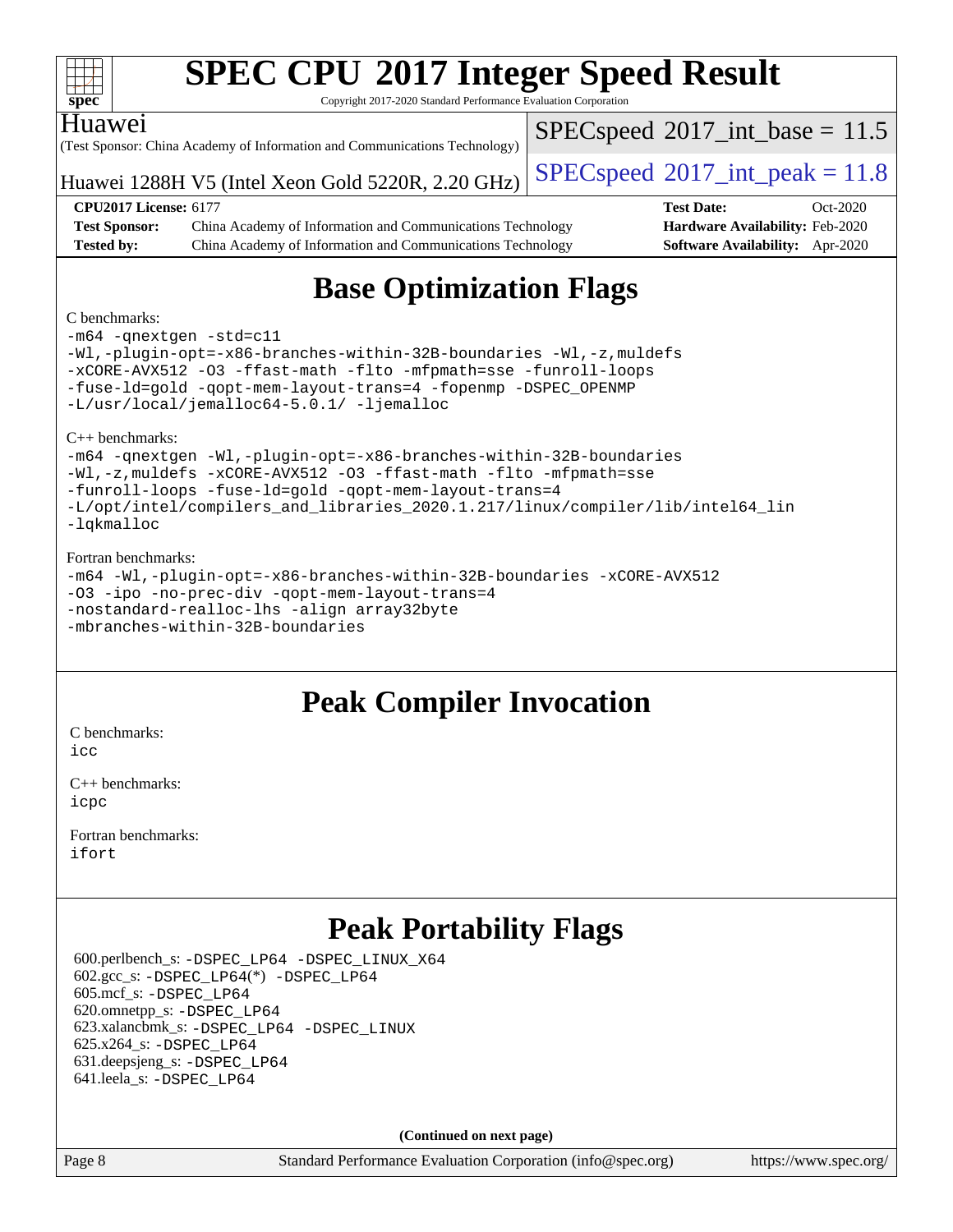

Copyright 2017-2020 Standard Performance Evaluation Corporation

#### Huawei

(Test Sponsor: China Academy of Information and Communications Technology)

Huawei 1288H V5 (Intel Xeon Gold 5220R, 2.20 GHz)  $\left|$  [SPECspeed](http://www.spec.org/auto/cpu2017/Docs/result-fields.html#SPECspeed2017intpeak)®[2017\\_int\\_peak = 1](http://www.spec.org/auto/cpu2017/Docs/result-fields.html#SPECspeed2017intpeak)1.8

 $SPECspeed^{\circ}2017\_int\_base = 11.5$  $SPECspeed^{\circ}2017\_int\_base = 11.5$ 

**[CPU2017 License:](http://www.spec.org/auto/cpu2017/Docs/result-fields.html#CPU2017License)** 6177 **[Test Date:](http://www.spec.org/auto/cpu2017/Docs/result-fields.html#TestDate)** Oct-2020 **[Test Sponsor:](http://www.spec.org/auto/cpu2017/Docs/result-fields.html#TestSponsor)** China Academy of Information and Communications Technology **[Hardware Availability:](http://www.spec.org/auto/cpu2017/Docs/result-fields.html#HardwareAvailability)** Feb-2020 **[Tested by:](http://www.spec.org/auto/cpu2017/Docs/result-fields.html#Testedby)** China Academy of Information and Communications Technology **[Software Availability:](http://www.spec.org/auto/cpu2017/Docs/result-fields.html#SoftwareAvailability)** Apr-2020

# **[Peak Portability Flags \(Continued\)](http://www.spec.org/auto/cpu2017/Docs/result-fields.html#PeakPortabilityFlags)**

 648.exchange2\_s: [-DSPEC\\_LP64](http://www.spec.org/cpu2017/results/res2020q4/cpu2017-20201026-24275.flags.html#suite_peakPORTABILITY648_exchange2_s_DSPEC_LP64) 657.xz\_s: [-DSPEC\\_LP64](http://www.spec.org/cpu2017/results/res2020q4/cpu2017-20201026-24275.flags.html#suite_peakPORTABILITY657_xz_s_DSPEC_LP64)

(\*) Indicates a portability flag that was found in a non-portability variable.

# **[Peak Optimization Flags](http://www.spec.org/auto/cpu2017/Docs/result-fields.html#PeakOptimizationFlags)**

[C benchmarks](http://www.spec.org/auto/cpu2017/Docs/result-fields.html#Cbenchmarks):

```
 600.perlbench_s: -Wl,-z,muldefs -prof-gen(pass 1) -prof-use(pass 2)
-xCORE-AVX512 -ipo -O3 -no-prec-div
-qopt-mem-layout-trans=4 -fno-strict-overflow
-mbranches-within-32B-boundaries
-L/usr/local/jemalloc64-5.0.1/ -ljemalloc
```

```
 602.gcc_s: -m64 -qnextgen -std=c11 -fuse-ld=gold
-Wl,-plugin-opt=-x86-branches-within-32B-boundaries
-Wl,-z,muldefs -fprofile-generate(pass 1)
-fprofile-use=default.profdata(pass 2) -xCORE-AVX512 -flto
-Ofast(pass 1) -O3 -ffast-math -qopt-mem-layout-trans=4
-L/usr/local/jemalloc64-5.0.1/ -ljemalloc
```
605.mcf\_s: basepeak = yes

```
625.x264_s: -m64-qnextgen-std=c11
-Wl,-plugin-opt=-x86-branches-within-32B-boundaries
-Wl,-z,muldefs -xCORE-AVX512 -flto -O3 -ffast-math
-fuse-ld=gold -qopt-mem-layout-trans=4 -fno-alias
-L/usr/local/jemalloc64-5.0.1/ -ljemalloc
```
 $657.xz$ \_s: basepeak = yes

[C++ benchmarks:](http://www.spec.org/auto/cpu2017/Docs/result-fields.html#CXXbenchmarks)

620.omnetpp\_s: basepeak = yes

623.xalancbmk\_s: basepeak = yes

631.deepsjeng\_s: basepeak = yes

641.leela\_s: basepeak = yes

[Fortran benchmarks](http://www.spec.org/auto/cpu2017/Docs/result-fields.html#Fortranbenchmarks):

**(Continued on next page)**